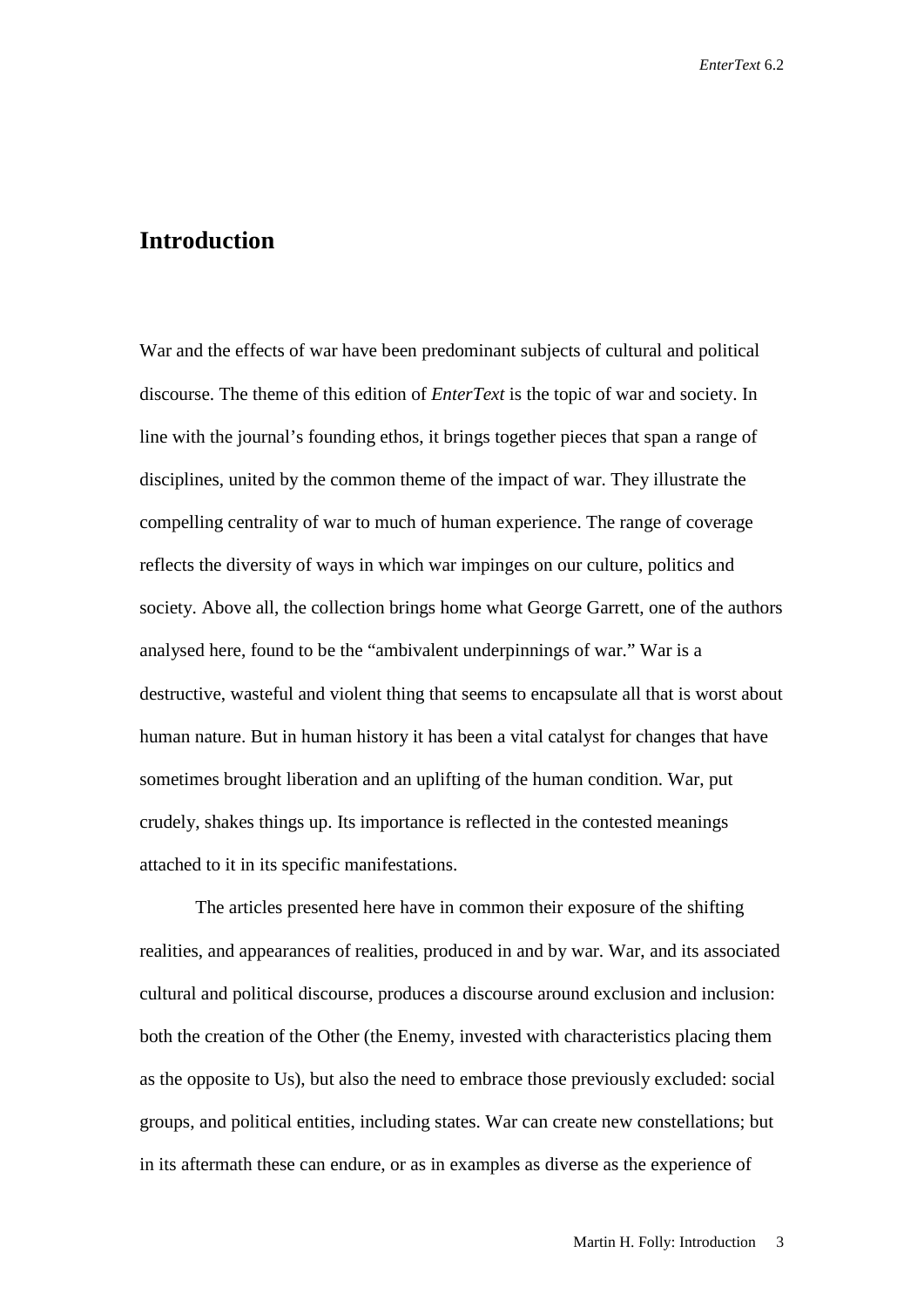Zimbabwean freedom fighters and relations between the West and the Soviet Union after the Second World War, they can fractiously disintegrate. This process is often associated with a re-imagining of the war experience, and many of the articles here undermine how the control and creation of the images of war can shape the uses to which war and the memory of war are put. This often (one might even add, usually) brings forth the issue of experience, and the value to be ascribed to the narratives of those who experience war at first hand. How to categorise what they saw and did, to separate individual from collective responsibility for the extraordinary acts of, and in, war emerges repeatedly in these pieces as a central theme and as politically and culturally contested terrain. The distinction between experience and recollection and re-imagining is particularly evident when we consider the issue of gender. War is in many cultures the scene of the ultimate expression of masculinity—but this is actually typical of the way that war is constructed in peacetime. In the wars of the twentieth century, lines of gender distinction tended in fact to become transformed—the subsequent discourse often sought in fact to limit, or reverse, these developments. Thus it might be argued that the cultural re-presentation of war has become more "masculinising" than war itself—war that involves women as combatants, and, as Tracy E. Bilsing shows, evokes images of women as talismans of warrior virtues.

Wars, as has often been noted, are transforming events. This is as true for the cultural politics of diplomacy as it is for other areas of the experience of war. In the total wars of the nineteenth and twentieth centuries, in particular, exigencies of war took individuals away from the associations of normal life, of class and region and occupation. Willingly or unwillingly they were transported to the fighting front and transformed into warriors, thrown together in unusual situations with a wholly new range of people. Behind the front line, others became lifted out of their routines of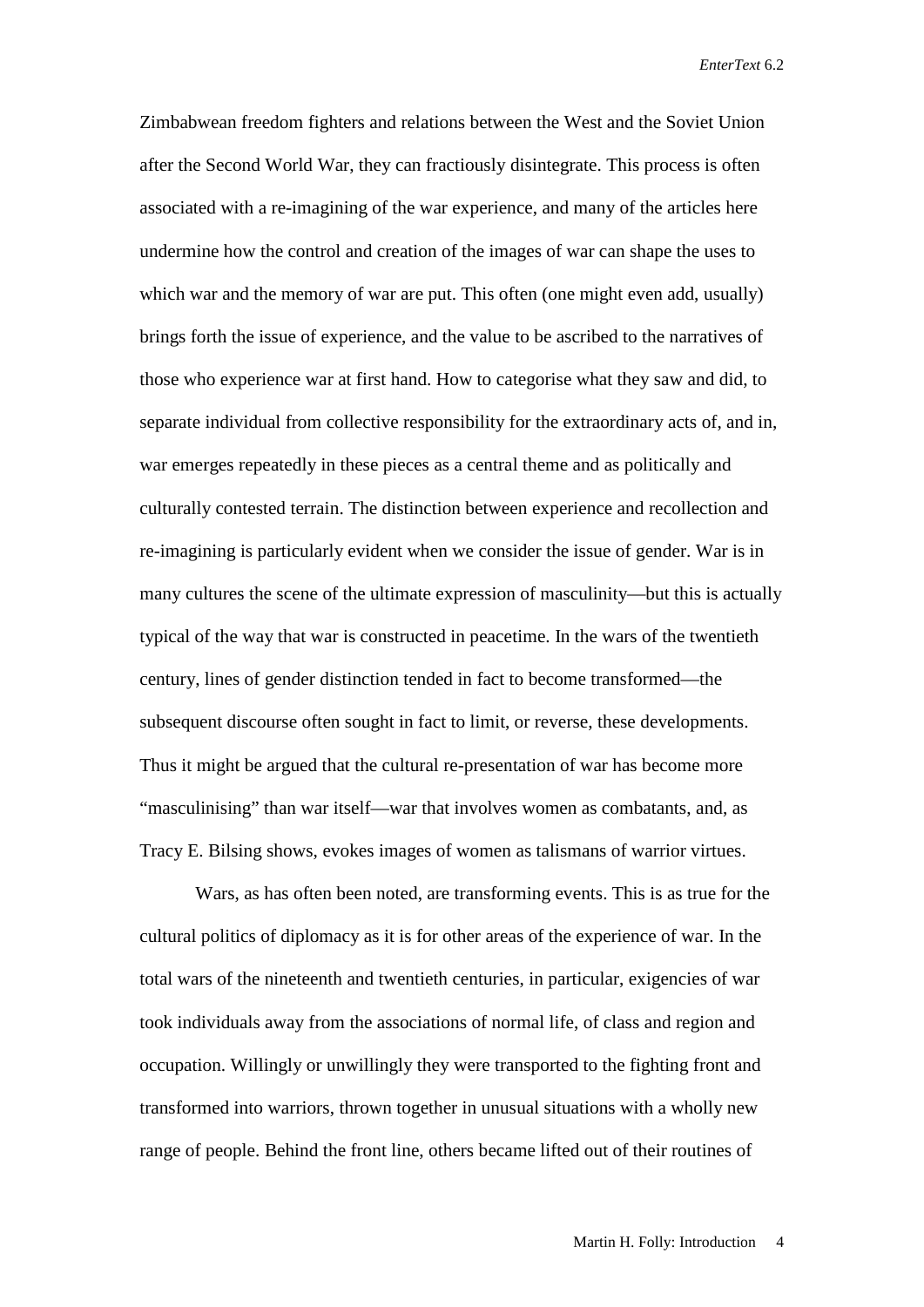work or family, and often of place. It was much the same with states and statesmen, thrown together often by the actions of a mutual enemy, in unprecedented and unlikely combinations, equally as culturally diverse as those experienced by their citizens.

A central theme that has emerged in recent scholarship of war (and indeed in popular culture, as evidenced by the framing story in *Saving Private Ryan*, for example) is the recollection/memory of war, coupled closely with the mediation of the war experience to those who did not experience it first-hand. A number of the articles in this issue are concerned with aspects of this. Many of them address gender and class issues, both in the historical experience and in the mediation of that experience through cultural artefacts. Some focus on discourses within popular culture, as in Carol Vernallis's detailed exegesis of the themes contained in the American blockbuster film *Independence Day*, which she reads in the light of the "new war" post 9/11 and highlights the "othering" process characteristic of much discourse on war. Thus past, or even imagined, conflicts can be re-read and interpreted in the light of subsequent wars. Daniel Keyes examines the Coen Brothers' reading of the first Gulf War in the light of the tropes of American popular culture, most notably, but not exclusively, the Western. Others look at individual experiences in the wars: Alex Vernon, himself a veteran of the conflict, addresses fiction of the first Gulf War, and looks at it from the perspective not only of a participant but of a teacher confronting the issues these texts raise in the context of his classroom. Rosemary Haskell, in a complementary piece, considers how issues of war can be addressed in a classroom context. Rodney Sharkey reports on a dramatic production of a play placed in one time and place, but to which the young cast, each of whom had experienced upheaval and transience as the result of contemporary conflicts, drew strong resonances for the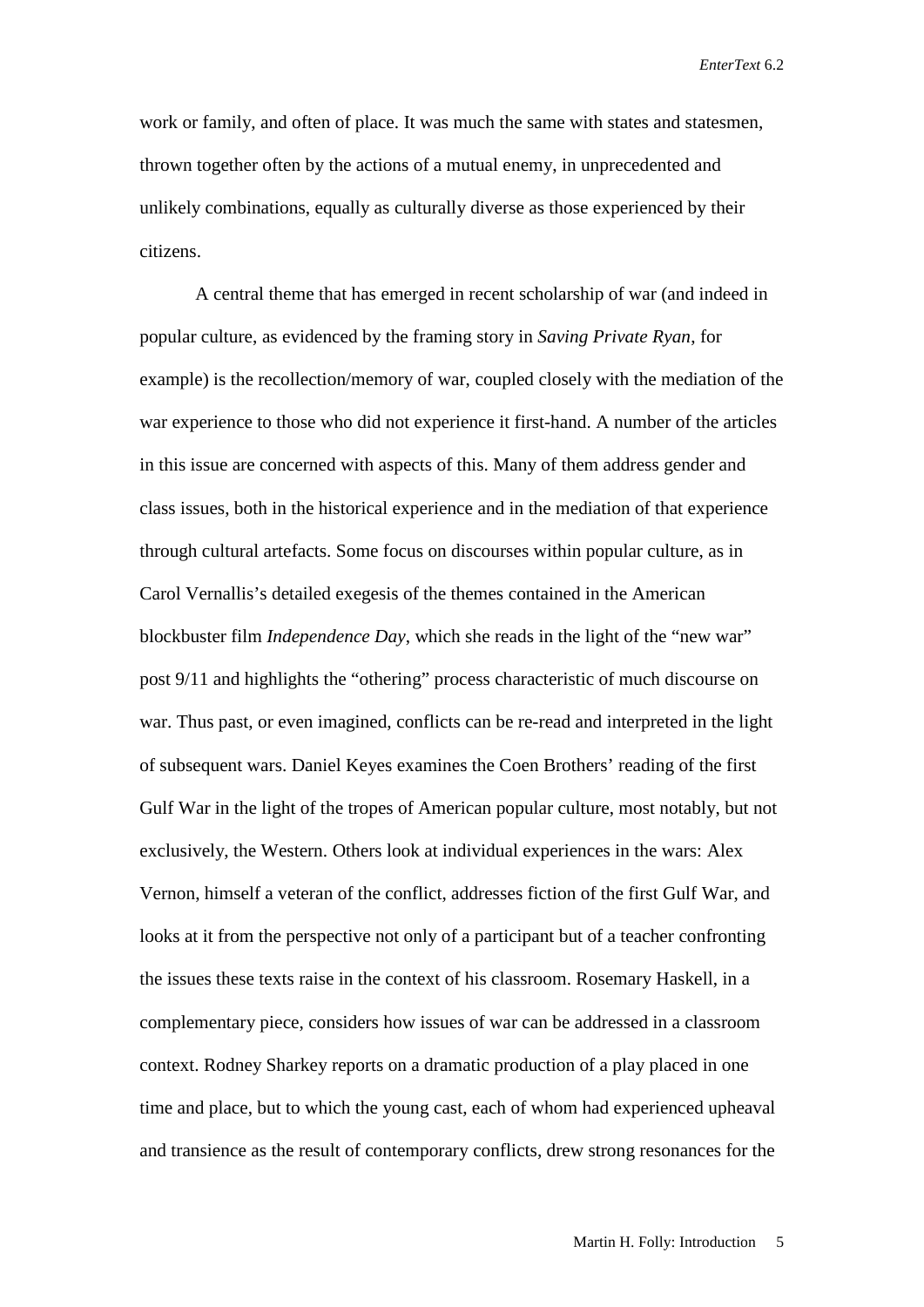specific time and place which they and their audience occupied. Ian Edwards takes a fresh look at Michael Herr's *Dispatches*, and shares with these other pieces one of the central themes that emerges from this collection in *EnterText*: namely, the conflicted (and conflicting) role of the observer as participant. This appeared in its starkest form for Herr, a journalist practising his profession in intimate contact with front-line soldiers (in a way that became much more intimate than has been the experience of "embedded journalists" subsequently)—but it is evident also in the writings of participants-turned-writers, too: it is one of the themes explored by Alex Vernon and in the studies of the war writing of George Garrett and W. D. Ehrhart by Casey Clabough and Frank Casale respectively.

War and conflict inevitably generate challenges to social order, and most particularly raise gender issues. War has traditionally been seen as definitively masculine activity in many (most?) cultures—indeed fighting war is the activity that is often taken to signify masculinity. Yet wars involve women as participants in various ways, passive and active, and both Tracy Bilsing and Patricia Chogugudza address different aspects of this. Bilsing shows that the commonplace idea that the masculinity of war is based upon a view of women as passive innocents to be defended can be called into question, and shows that Second World War American bomber crews drew upon images of female warrior characteristics that were talismanic, and in line with a tradition that pre-dates the "domestic" view of womanhood. In twentieth-century liberation struggles, women's participation was often actively sought by revolutionary leaders, but as Chogugudza shows, with reference to the example of Zimbabwe, the distance between the rhetoric of liberation and both the actual conduct of the struggle and the post-revolutionary settlement was considerable.